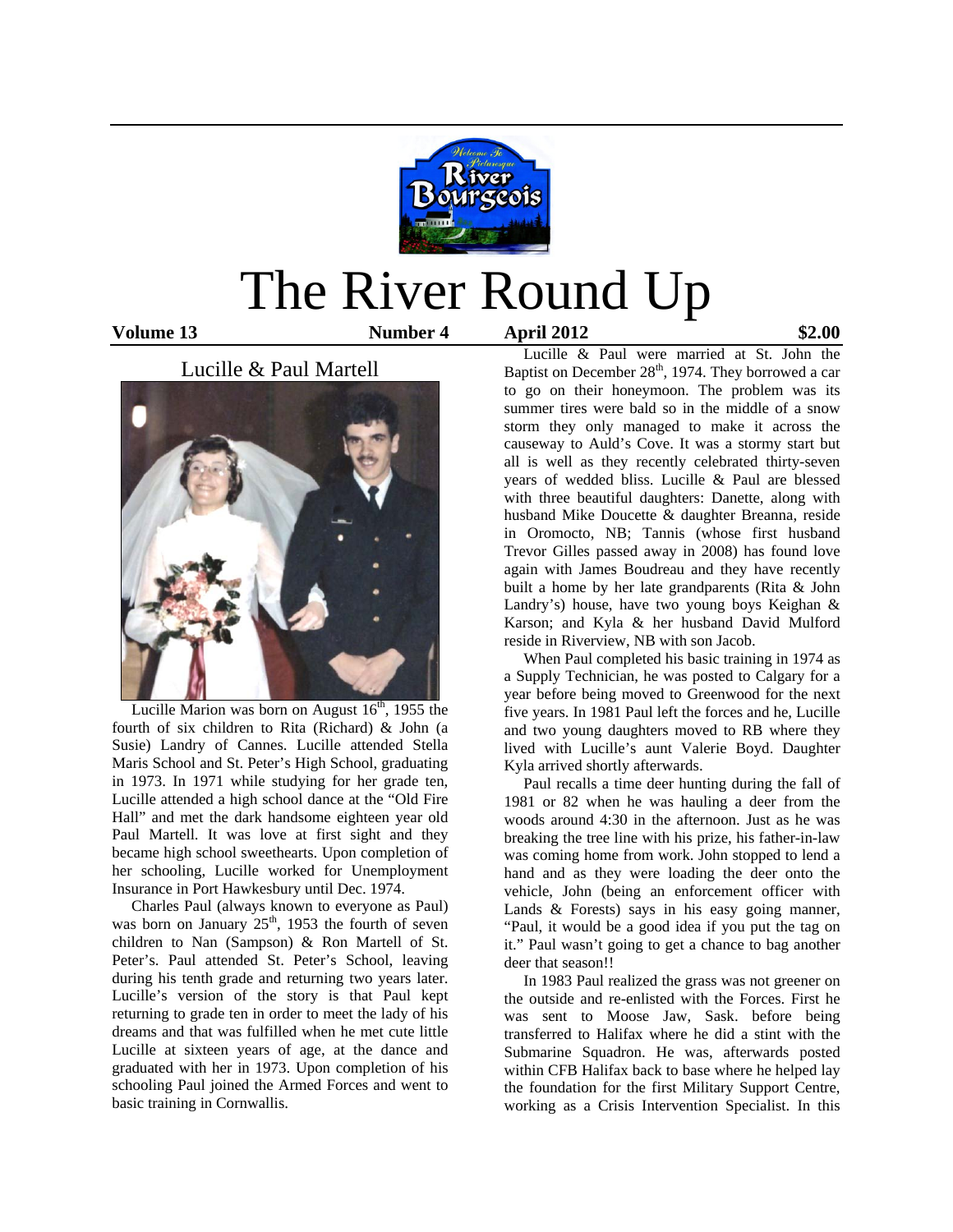capacity these specialists helped military wives and children who had trouble coping with daily life when the military members were deployed at sea for extended periods.

 In 1988 Paul was posted in Lahr, Germany for five years. Lucille was a stay at home mom until they were in Lahr and she became a military police dispatcher and gate guard. As a gate guard she had her own gun! Her girls often referred to her as their "pistol packing mama". Germany was a "chance of a lifetime" posting for them. They did a fair amount of travelling throughout Germany, Austria, Switzerland and France absorbing the history of these beautiful old countries. Their girls spent their school trips on Rhine cruises, skiing in the Alps and exploring old castle ruins. Learning the language was a challenge but they mastered ordering food and beer in German so never needed to worry about hunger or thirst. Upon returning to Canada in 1993 Paul's posting was at the Supply Depot in Moncton, NB where he remained until his retirement in 1994 following twenty years of service. Paul & Lucille remained in Moncton for the next 14 years as their two youngest girls were in high school, got married and the grandchildren were close by. Paul worked for the Board of Education as a teacher's assistant to an autistic child while Lucille worked for Fundy Cable (which went under but through no fault of hers), Blue Cross and Atlantic Lottery.

 In 2005, Paul & Lucille decided to move back home for good. They purchased a home in St. Peter's where they lived for five years before moving to their present "lovely old home with a view", the former home of Dorothy Bernard, Milton Pottie, etc. Paul is employed part time with Home Hardware and Lucille is employed with the MacDonald Country Inn.

 These days Paul & Lucille enjoy beachcombing, making jewellery from their treasures and buying & selling it online. Paul also dabbles with acrylic painting while Lucille enjoys cross stitching, playing cards and bingo. Lucille & Paul the people of River Bourgeois are glad you have returned home and we wish you many years of good health and happiness.



Lobster Factory

The lobster factory and dock were located on the south side shore near the present home of Gerald &

Janet LeBlanc. It was owned and operated by Isaac LeVesconte and an unknown partner. They would purchase the lobsters for five cents each from the local fisherman during the spring & summer and they were canned at the factory and mostly shipped to the US. The bodies were not canned and the locals would help themselves to the free food. There were six to eight people working there during those months and they were paid \$1 a day for wages. Among those who worked there were John Burke (brother of Lawrence), Fred LeBlanc, and Amos & Angus Thibeau. The factory was closed in 1929 and sold to Peter Landry who dismantled the building and used the wood to build hen coops. Thanks to Lawrence Burke (River Bourgeois's encyclopaedia) for the information and to Anne Louise for the photo.

#### School Photos of the 1930's

 Most of the following photos were taken by Sarah Digout at the Cannes School in the 1930's. In the next several months we will feature more of these photos and also some from the East End School.



Cecilia Boyd married Walter Fougere and had four children: Russell, Mimi, Eddie & Gerry. Loretta Sampson became a nun and was known as Sister Josephine.



Elizabeth (Zabeth) LeBlanc married Sam Burke. Ethel Landry married George Bowser and they had seven children: Marie, Rita, Leo, Joan, Ann, Yvonne & Blair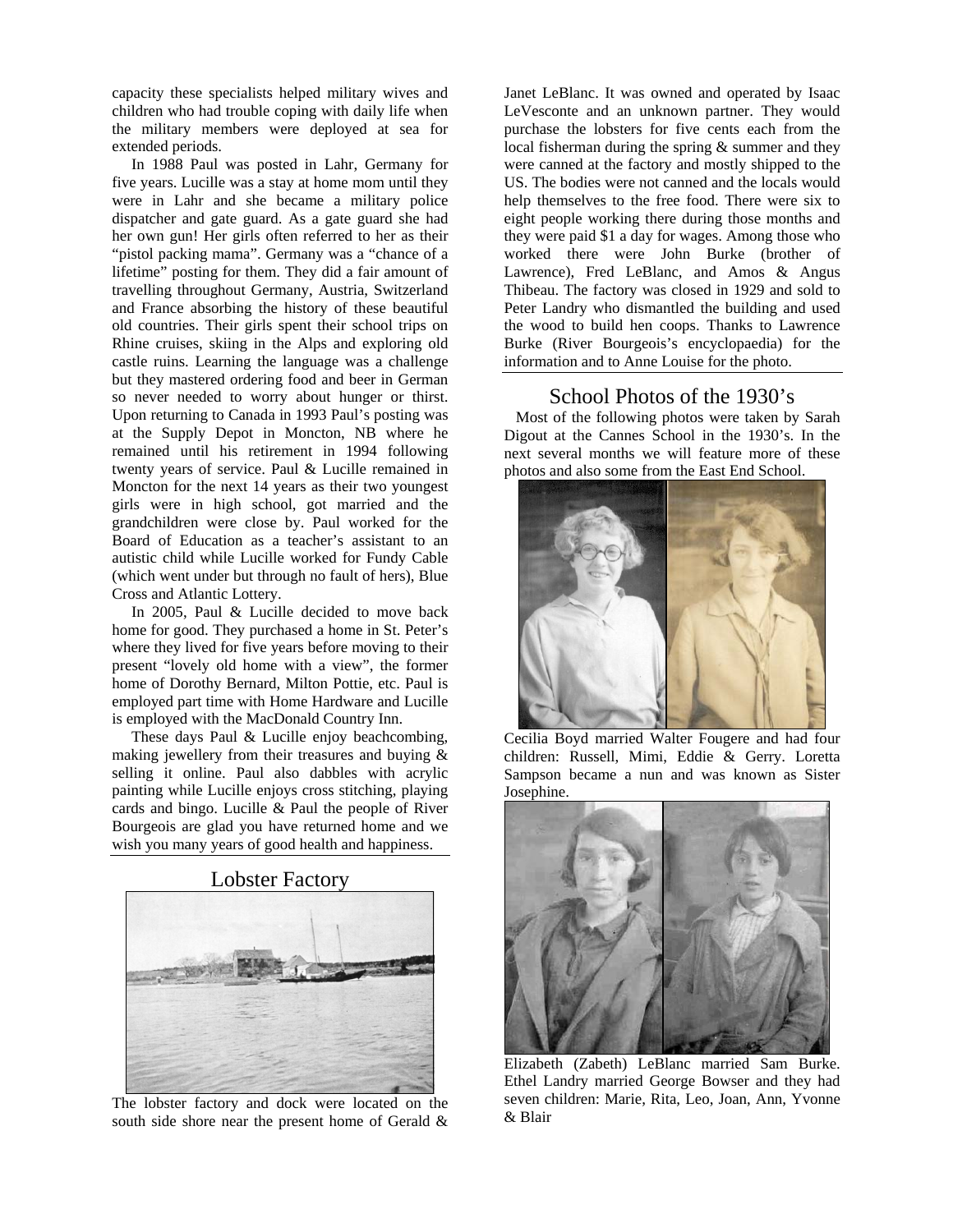

Evalina Burke lived in Cannes. Eileen Landry ran the Cannes Post Office. Neither one married.

## Science Fair Winners



Brett Dakai displaying his project on how to clean a penny



 Selinda Touesnard (Laurie Suitor) displaying her project on "All washed up". *Photos by Dana MacPhail* 

#### Births

**Allen:** Maeryn M, 5lbs 4oz, was born on Mar 17<sup>th</sup> to Martha & Troy of Sampsonville. Congratulations to the parents, grandparents Margie Allen, Diane &

Conrad Landry, great grandmom Marjorie Mackenzie-McKay.

**Ricalton**: Hallie, 5 lbs 11 oz, and Breton, 6lbs 5oz, were born on February  $13<sup>th</sup>$  to Rhonda & Daniel of Saskatchewan. A brother & sister for Gabriel & Annabelle. Congratulations to the parents, grandparents: Leonard & Cynthia Pottie, Dave & Sue Ricalton and great grand mom Jean Pottie.

#### Deaths

**Burke**: Victor Desire, 97, passed away on March  $20<sup>th</sup>$ . Our condolences to his wife Evelyn, children: Linda & Debbie, brother Lawrence & their families.

**Digout**: Charlie, 92, passed away on March 23<sup>rd</sup>. Our condolences to his children: Judy, Charles Jr, his brothers: Ferdinand, Marshall, Stan, George and sister, Germaine Carter and their families.

**LeBlanc**: John, 73, (husband of the late Patsy Smith) of Halifax passed away on March 20<sup>th</sup>. Our condolences to his in-laws: Bobby Smith & Gail Brooks.

**Wawzonek**: Clayton James, 17, of Calgary passed away on March  $24<sup>th</sup>$ . Our condolences to his parents, brothers and grandmother Catherine Wawzonek and step-grandfather Tony Touesnard.

### RB Technology & Training Centre

Mission: To provide non-profit organizations, businesses, seniors, children, students, educators, youth, the community at large and tourists with high quality, affordable access to technology, the internet and training opportunities. Officially opened October 14th, 2000, after a summer of planning, the centre provides services for the RB region as well as East Richmond. Initial members of the Oversight Committee were Glenda Sampson and Sherry Baccardax (Co-Chairs), Alison Boudreau (Secretary). Sherry also acted as Treasurer! Others involved were Sharon Digout, Pamela Sampson, Florence Sampson, Debbie Burke, Lynn Boudreau (largely responsible for the website), Michelle Sampson, Marlaine Burke, Holly Stone, Heidi Stone, Joe MacPhee and Bob Pettigrew. Later members included Ann MacNeil-Landry, Wanda Burke, Therese Pottie, Ann Clow, George Landry, Tim Cunningham, Tanya Stone and Marguerite MacDonald. Sharon & Holly remain members 12 years later! We still have a strong base of dedicated volunteers who carry out the activities of the centre during the fall, winter and spring. The centre is depended on for its wireless & internet access, photocopying, scanning & fax equipment. The centre also has used books and jigsaw puzzles for sale. Many use the centre to search our genealogical and statistical records.

Resources include: Available for Community Groups to access for meetings, etc, Wireless High speed Internet Access, Color and Black & White printing,